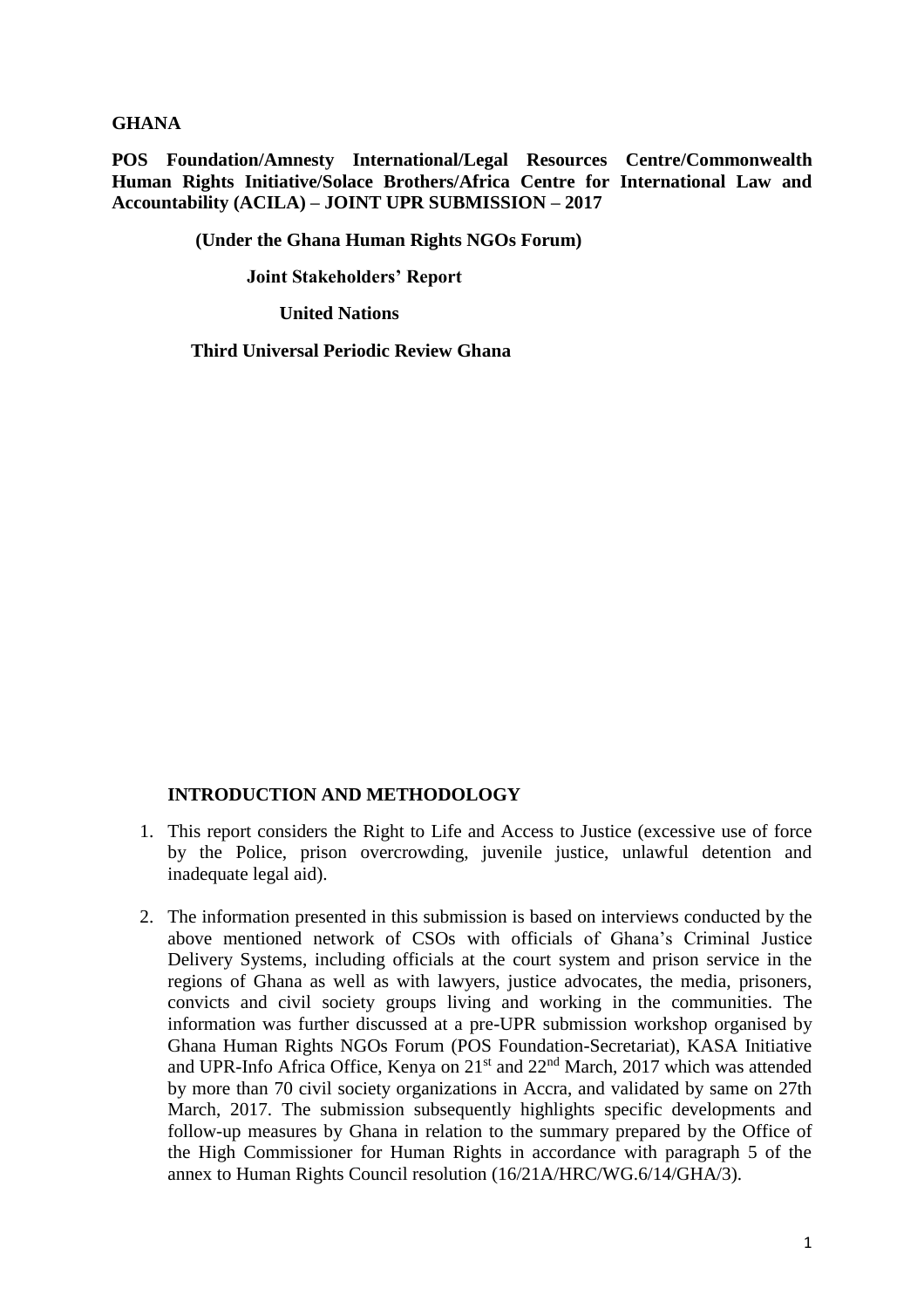- **3. Ghana has ratified the International Covenant on Civil and Political Rights (ICCPR), Second Optional Protocol to the International Covenant on Civil and Political Rights, the Convention against Torture (CAT),** O**ptional Protocol to the Convention against Torture and Other Cruel, Inhuman or Degrading Treatment or Punishment, and the African Charter on Human and Peoples' Rights (ACHPR) including the Protocol on the Rights of Women in Africa (Maputo Protocol), and the African Charter on the Rights and Welfare of the Child (ACRWC).**
- 4. Ghana's domestic legal foundation is provided by the 1992 Constitution. Chapter 5 of the Constitution promotes and ensures the protection of the human rights of the citizenry. Subsequent Acts and legislation derived from the Constitution have been enacted by Parliament of Ghana under the 4<sup>th</sup> Republic, which include, but are not limited to, the Children's Act and the Juvenile Justice Act.

### $\triangleright$  RIGHT TO LIFE

### **Death Penalty**

5. Ghana is an abolitionist of the death penalty in practice<sup>1</sup> and as recommended in  $2012$ during the UPR Process from Recommendations  $126.1$  to  $126.15^2$ , it has not executed anyone since 1993<sup>3</sup>. The number of death-eligible crimes has also decreased in recent years. For example, robbery offences are no longer punishable by death.<sup>4</sup> In 2014, President John Mahama commuted 21 death sentences to life imprisonment in commemoration of Ghana's 54th Republic Day Anniversary. However, courts continue to pronounce death sentences. By August 2015, 129 people were under sentence of death<sup>5</sup>. The Constitution Review Commission's (CRC) December 2011 report recommends the replacement of the death penalty with life imprisonment without parole, which is a stiffer punishment than the current practice. In 2014, Government rejected the recommendation of the Constitutional Review Implementation Committee to abolish death penalty, or to adopt a formal interim moratorium on executions, or to ratify the ICCPR-OP2. Government agreed, however to put to a referendum all the recommendations of the CRC requiring amendment of the Constitution, including death penalty abolition, which is an entrenched provision in the Constitution and requires a referendum. However, although the CRC submitted a draft bill for the required constitutional amendments, the bill was not approved by the Cabinet, Parliament, or Council of State, as required before a referendum could be held.

 $\overline{a}$ <sup>1</sup> Article 13 of the 1992 Constitution of Ghana guarantees the right to life. However, the same article allows for the death penalty: 13.(1) No person shall be deprived of his life intentionally except in the exercise of the execution of a sentence of a court in respect of a

criminal offence under the laws of Ghana of which he has been convicted

Article 3 (3) provides for mandatory death sentence for persons convicted of high treason:

<sup>3. (3)</sup> Any person who (a) by himself or in concert with others by any violent or other unlawful means, suspends or overthrows or abrogates this Constitution or any part of it, or attempts to do any such act; or (b) aids and abets in any manner any person referred to in paragraph (a) of this clause; commits the offence of high treason and shall, upon conviction, be sentenced to suffer death.

<sup>&</sup>lt;sup>2</sup> See Theme: D23 Death penalty from recommendations 126.1 to 126.15 where a number of States called on Ghana to take various actions to put a moratorium on executions, amend its constitution to align with its international obligations aimed at abolishing the death, to which Ghana noted.

<sup>3</sup> https://www.amnesty.org/en/countries/africa/ghana/report-ghana/

<sup>4</sup> http://www.deathpenaltyworldwide.org/country-search-post.cfm?country=Ghana

<sup>5</sup> Ibid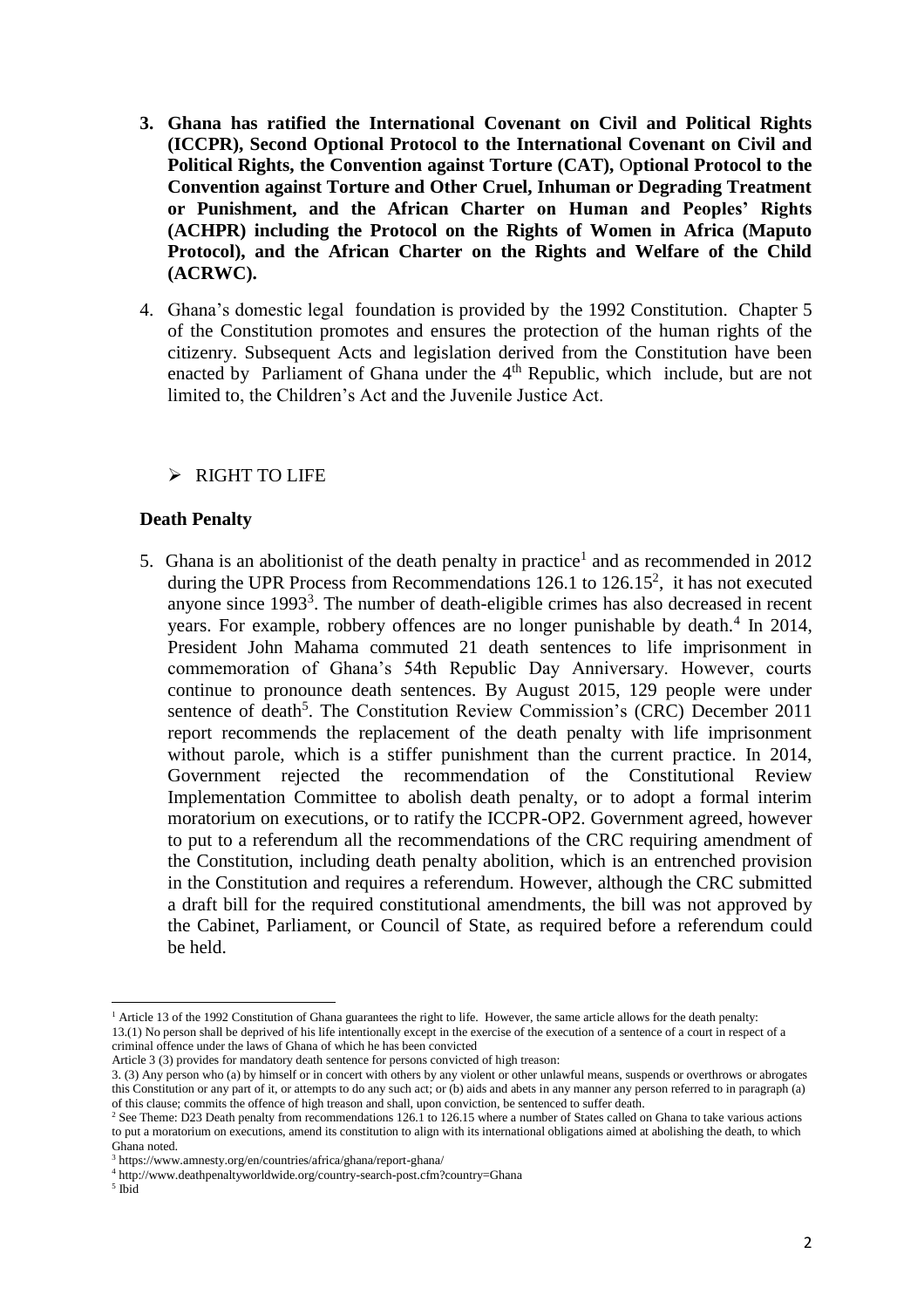- 6. In addition, Ghana abstained from voting on UNGAOR 69/186 (universal abolition of death penalty/moratorium on executions) in 2014. UNHRC concluded that Ghana had violated its obligations under the ICCPR through the mandatory imposition of the death penalty (Johnson v. Ghana<sup>6</sup>).
- 7. In 2015, the proposals made by the Constitutional Review Implementation Committee  $(CRIC)$  to abolish the death penalty were delayed<sup>7</sup> due to a court case involving the Constitutional Review Commission. However, although the Supreme Court has now cleared the way for the review process to continue, no further action has been taken.
- 8. A number of public officials support abolition. In October 2015, the Accra Centre for Criminology and Criminal Justice published a survey of public opinion on capital punishment in a broad cross-section of the capital's residents. The survey's most important finding was that, contrary to popular belief, a majority of the residents of Accra are opposed to the death penalty<sup>8</sup>. The results showed that views about the death penalty do not appear to be polarised. The majority of Ghanaian respondents (48.3%) expressed strong opposition to the death penalty. Only 8.6% indicated strong endorsement of this form of punishment.
- 9. **Obligations: Ghana is obligated to respect its Right to Life obligations under Article 6 of the International Covenant on Civil and Political Rights; Optional Protocol to the International Covenant on Civil and Political Rights, Second Optional Protocol to the International Covenant on Civil and Political Rights, the Convention against Torture (CAT), Optional Protocol to the Convention against Torture and Other Cruel, Inhuman or Degrading Treatment or Punishment.**

### **10. Recommendations**

# **11. The State Party**

- I. Should continue to abide by the moratorium on executions of persons convicted for murder.
- II. Commutes all death sentences to life imprisonment by 1st July, 2018 and thereafter commute all death sentences to life imprison.
- III. Repeals the mandatory death sentence provision in Ghana's constitution by prioritizing the holding of the referendum by December 2018 and thereafter repealing the mandatory sentence of death by December 2019 upon an affirmation by voters in the referendum**.**

 $\overline{a}$ <sup>6</sup> https://www.deathpenaltyproject.org/news/1911/dexter-johnson-v-the-republic-of-ghana/

<sup>7</sup> https://www.amnesty.org/en/countries/africa/ghana/report-ghana/

 $^8$ http://www.deathpenaltyworldwide.org/country-search-post.cfm?country=Ghana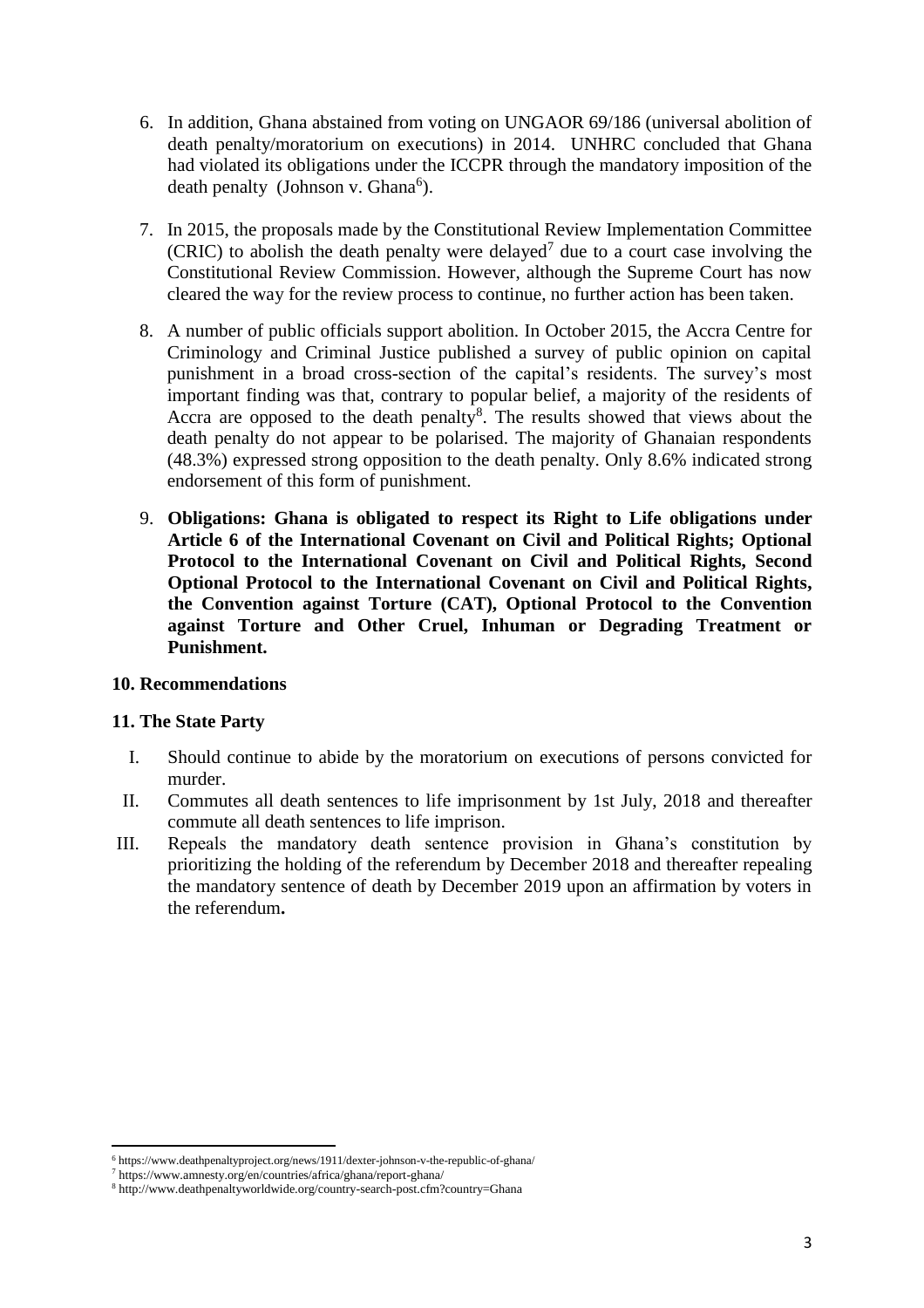# **ACCESS TO JUSTICE RECOMMENDATIONS – 2 ND CYCLE**

12. As per Recommendation 123.21 of the 2012 UPR Process, Ghana was expected to report back to the Working Group of the UPR on the subject of access to justice at the next review of Ghana for the UPR. In this vein, this submission considers excessive force, prison overcrowding, juvenile justice, unlawful detention and inadequate legal aid**.**

## **A. Excessive Use of Force by the Police**

13. Ghana had four Recommendations pertaining to excessive use of force by the police; 123.22, 124.3, 124.4, 125.5.

14. Article 13 of Ghana's Constitution, which guarantees the right to life also provides for much wider grounds for the use of lethal force than is permissible under international standards. While the use of force and firearms may sometimes be permissible when making an arrest or preventing a person from escaping, the provisions of Article 13 of Ghana's Constitution are impermissibly broad and do not require the existence of an imminent or grave threat of death or serious injury and have a more lenient standard of necessity than that which is required by international standards.

15. There is no independent mechanism to investigate police abuses. At a Multi-Stakeholder Roundtable Discussion on the establishment of an independent police complaint unit in Ghana held in Accra on December 10, 2014, the Minister of Interior made a commitment to establish an independent police investigation mechanism. However, no action has been taken to deliver on this commitment. The investigations on occasional unprofessional killings and injuries inflicted by the police during their operations often lack transparency and fairness. An example of the use of excessive force by the police occurred in 2015 when "Let my Vote Count Alliance", a non-state actor, went on a peaceful demonstration to put pressure on the Electoral commission of Ghana to create a new voter's register turned violent after some of the protesters deviated from the planned route and the police responded with tear gas, sticks and water cannons. The Ghana Police Service has categorically stated that its men followed due process in dispersing the ""Let my Vote Count Alliance"" protestors who were bent on storming the Electoral Commission of Ghana, contrary to a restraining court order. The police used tear gas and water cannons to stop the protestors resulting in several injuries.

16. The director in charge of police operations, COP John Kudalor, essentially patted his men on the back; "I don't feel sorry, the boys did well," COP Kudalor told Ultimate FM's Breakfast Show host Prince Minkah. He stressed: "That's what they were supposed to do…once there is life and property, we must maintain law and order."

**17. Obligations**: **Ghana is a state party to the International Covenant on Civil and Political Rights (ICCPR), the Convention against Torture (CAT), Optional Protocol of the Convention against Torture (OP-CAT), the African Charter on Human and Peoples' Rights (ACHPR).**

# **18. Recommendations**

### **19. The State Party**

I. Establishes an Independent Police Complaint Commission to deal with police brutality cases and provide an effective remedy to victims of the police brutality.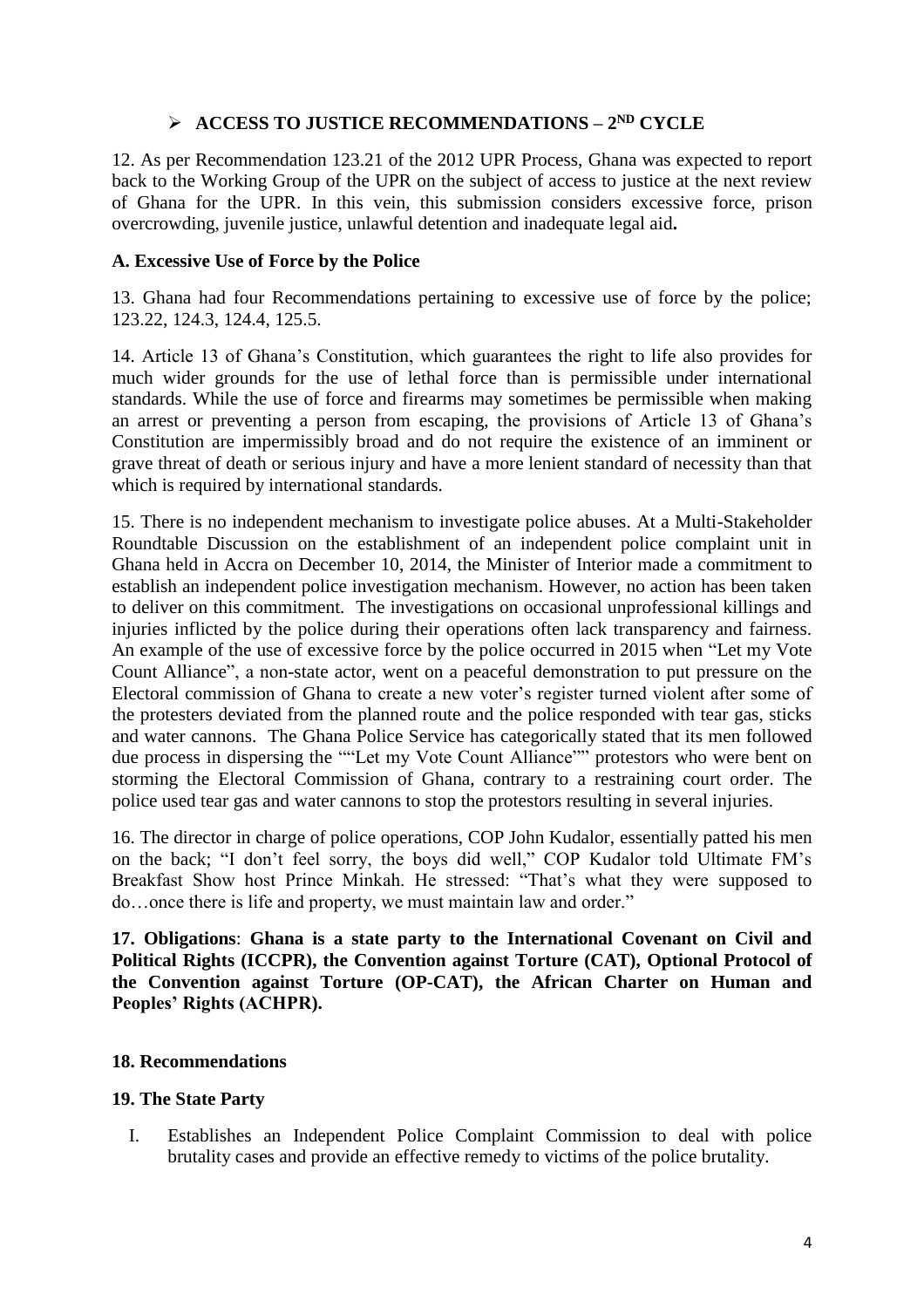- II. Educates the police on the human rights of detainees and accelerates necessary measures for training police personnel on the principles of human rights and the minimum treatment of prisoners and detainees according to a clear curriculum.
- III. Redoubles efforts to combat police brutality through administrative and judicial sanctions against perpetrators, provides ongoing training and education for serving police officers, and includes relevant human rights education materials in the training curriculum of cadets.
- IV. Clarifies that the forty-eight hours (48) period for detention without charge includes weekend arrest, which is often used to abuse the right of citizen upon weekend arrest, where there is no court sitting until the following week.
- V. Reviews and amends the Police Service Act, 1970 (Act 350).
- VI. Establishes an independent body (with participation from outside the police force) with a mandate to investigate issues of police brutality because the so-called independent body (Police Intelligence and Professional Standards (PIPS)) does not actually run impartial investigations.
- VII. Designates a national mechanism for the prevention of torture and other cruel, inhuman or degrading treatment or punishment.

# **B. Overcrowding in Prisons**

20. As per Recommendations 123.22, 124.5, 124.6, 125.17, 125.18, 125.45 Ghana was expected to adopt and apply legislation that effectively improves detention conditions in prison centres and ensure the respect of judicial guarantees offered to detainees. To date, nothing has changed.

21. The Ghana Prison Service has revealed that conditions at the country's prisons have seen little improvement, despite countless appeals<sup>9</sup>. The Special Rapporteur has indicated that the human rights conditions in Ghana's prisons do not meet international standards.<sup>10</sup> There is an extreme level of overcrowding, resulting in a number of serious violations, including inadequate nutrition, insufficient access to medical care, poor sanitation, personal security and the absence of rehabilitation services. The deplorable state of conditions in Ghanaian prisons have been captured by the two documentaries ("Locked and Forgotten" <sup>11</sup> and "Left to Rot"<sup>12</sup>) produced by Seth Kwame Boateng of JoyFM in March 2015 and June 2016.

22. The Judicial service in collaboration with DANIDA, the Attorney Justice and Ministry of Justice, the Police and Prisons Service and the POS Foundation have attempted to alleviate overcrowding through the Justice for All programme,<sup>13</sup> but much remains to be done. "In the Nsawam medium security prison (men's section), which has a 750 to 800-person capacity, the Special Rapporteur found a total of 3,449 inmates (2,875 convicted, 297 on remand, and 126 in death row), at a staggering rate of 431% over capacity." <sup>14</sup>

 $\overline{a}$ <sup>9</sup> http://ijmhs.biomedcentral.com/articles/10.1186/s13033-015-0011-0

<sup>&</sup>lt;sup>10</sup> Mendez, Juan E. "Follow up report of the Special Rapporteur on torture and other cruel, inhuman or degrading treatment or punishment on his follow-up visit to the Republic of Ghana." http://antitorture.org/wp- content/uploads/2016/03/English\_Ghana\_Follow-up\_Report.pdf

<sup>11</sup> https://www.youtube.com/watch?v=eyFvSXC2x8I

<sup>12</sup> https://www.youtube.com/watch?v=9\_V11EiwlMY

<sup>&</sup>lt;sup>13</sup> Justice for All Program Report, 2012, retrieved from POS Foundation Annual Report 2014

 $^{14}$  Ibid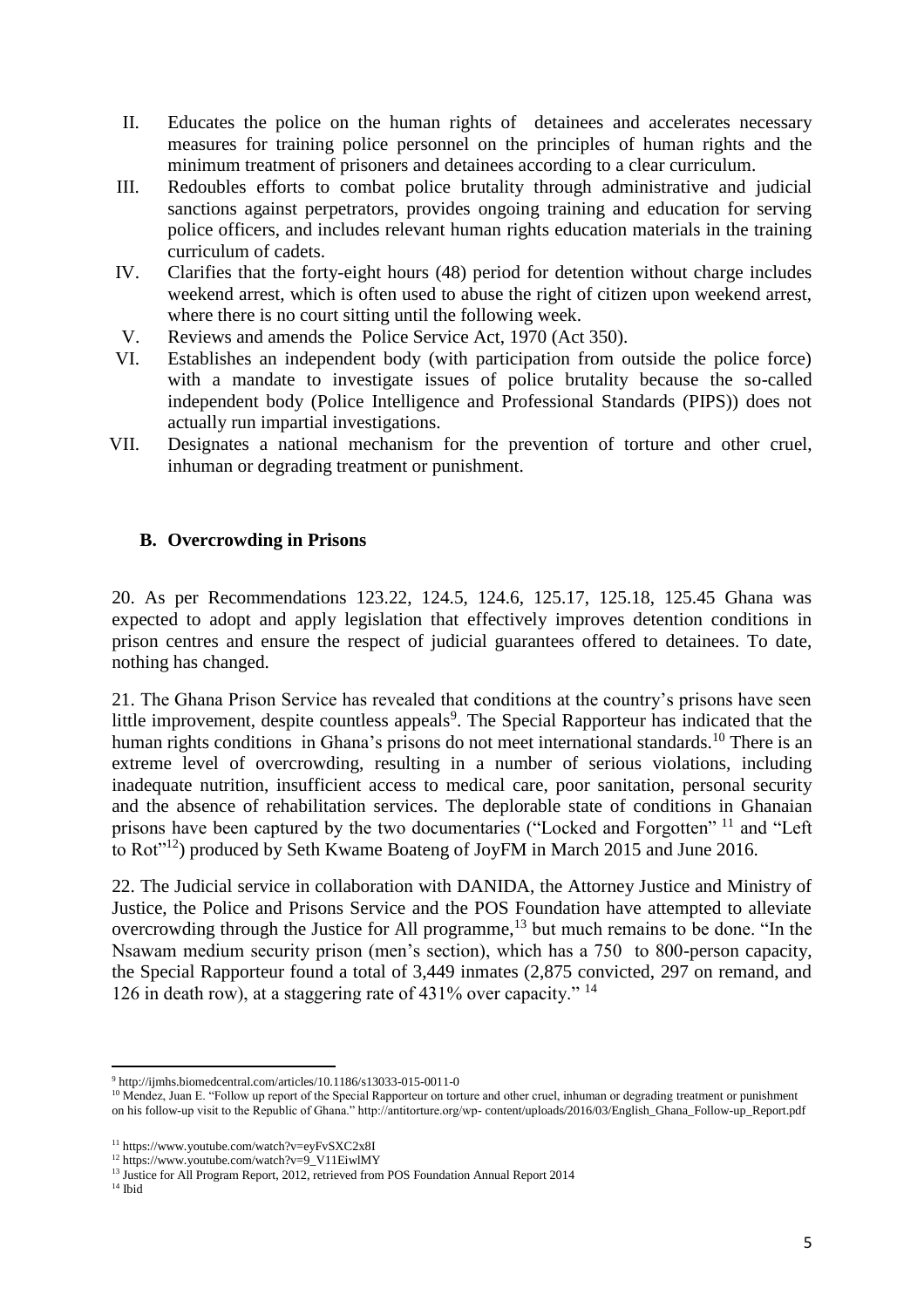23. Similarly, the chairman of the Prison Service Council, Dr. Stephen Wengam, explained in 2015 that there are plans for what he termed the 'Efiase project'. This is an initiative by the Prisons Service Council aimed at creating awareness of the deplorable prison conditions and to raise funds from corporate Ghana, institutions and individuals to improve the conditions of prisons and transform the prisons into practicable reformation centres.<sup>15</sup> With respect to the finances of the Project, Dr. Wengam indicated that the service received  $GH\varphi$ 252,264.70 (57,980.52 USD**)** in cash and spent GH¢115,088.23 (26,451.88 USD) on activities, leaving a balance of GH¢137,176.47(31,528.64 USD) in its account. According to the report, the service would need GH¢25 million (5,746,000.00 USD) annually to run projects earmarked for the country's penal system. As at July 2016 the Efiase Project has launched a shortcode, 9050, as part of fundraising measures.<sup>16</sup>

# **24. Obligations: Ghana is a state party to the International Covenant on Civil and Political Rights (ICCPR), the Convention against Torture (CAT), Optional Protocol of the Convention against Torture (OP-CAT), the African Charter on Human and Peoples' Rights (ACHPR).**

## **25. Recommendations**

## **26. The State Party**

- I. Clarifies that the forty- eight hours (48) period for detention without charge includes weekend arrest, which is often used to abuse the right of citizens upon weekend arrest, where there is no court sitting until the following week.
- II. Fully implement the use Alternative Dispute Resolution (ADR) as against the Inquistorial Court System and adequately remunerates and provides resources for mediation officers under the Legal Aid Scheme to efficiently execute their duties targeted at vulnerable groups, as well as, adequately funds the legal aid scheme especially to represent vulnerable populations in rural areas.
- III. Ensures that the General Legal Council makes the provision of pro bono services for vulnerable populations a mandatory requirement for renewal of legal practice license and to make it a requirement for pupils to represent prisoners pro bono before their certificates as lawyers are issued and or renewed.
- IV. Expands the Justice for All Programme (JFAP) to cover convicts who wish to appeal their convictions.
- V. Decriminalizes narcotics especially cannabis by amending the NACOB law to make the sentence of possession commensurate with the offence or in the alternative convicts could be sent to rehabilitation centres.
- VI. Ensures human rights training for prosecutors and investigators as well as other justice sector actors on a regular basis.
- VII. Provides a mechanism to track recidivism of released former remand prisoners.
- VIII. Provides alternatives to custodial sentences, including non-custodial sentencing.
- IX. Establishes more courts in prisons;
- X. Provides a case management software to be used by stakeholders in the criminal justice system to monitor the movement of cases right from the police station to the court, the attorney-general and the prisons.
- XI. Adequately resources the legal aid scheme and the attorney-general's department.<sup>17</sup>

 $\overline{a}$ <sup>15</sup> http://www.ghanaprisons.gov.gh/news19.html

<sup>16</sup> http://www.graphic.com.gh/news/general-news/prisons-service-launches-short-code-for-efiase-project.html

<sup>&</sup>lt;sup>17</sup> Joint communique issued by stakeholders – Justice for all programme (JFAP), following discussions held December 14, 2016 at the Accra City Hotel, Accra.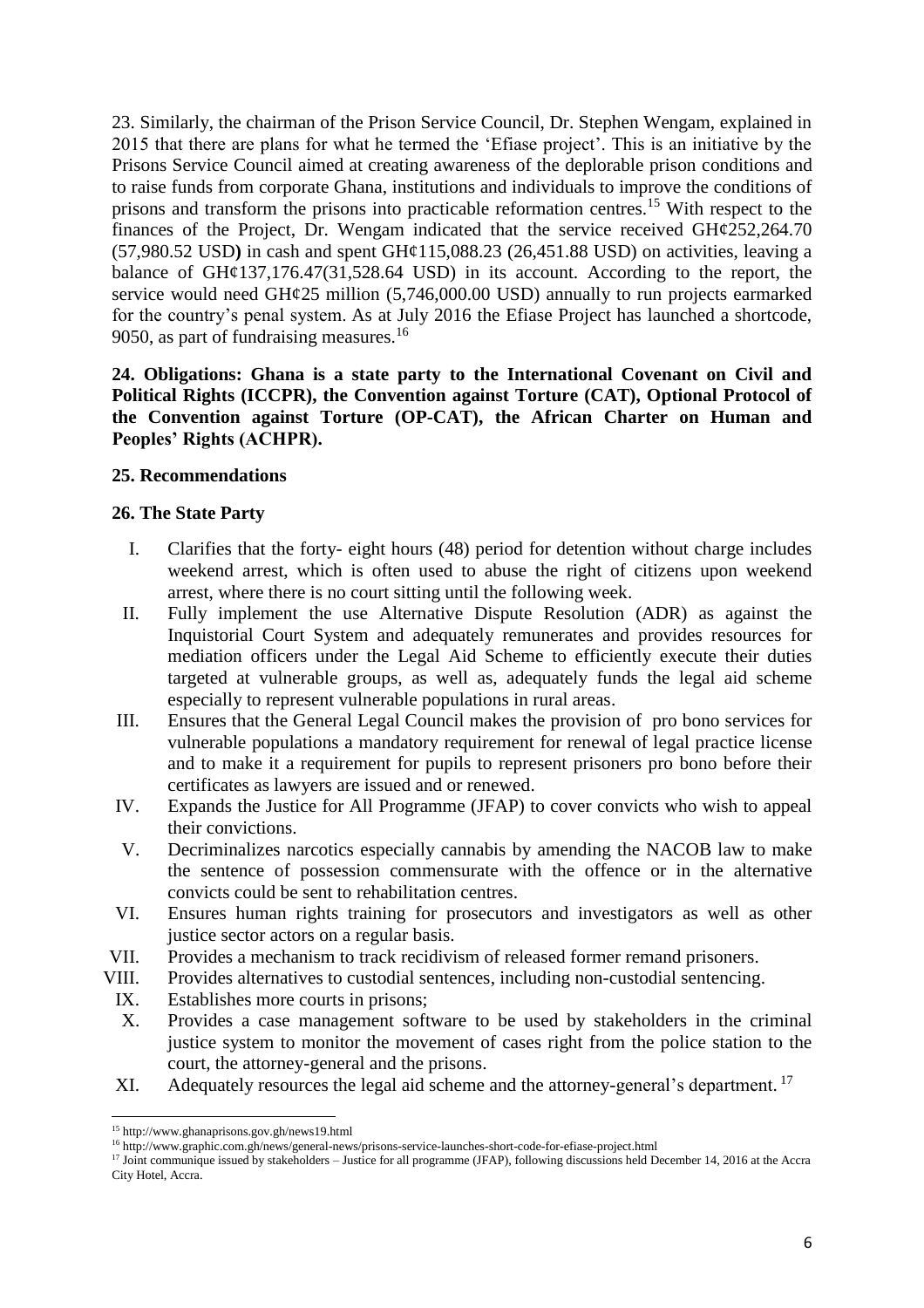- XII. Ensures that juvenile courts are made available in at least 40 districts across the country before the next review and subsequently replicated in other districts in the long term.
- XIII. Continues efforts to reduce overcrowding in the prison system and detention centres and ensures that the standard minimum rules for the treatment of prisoners are observed, adopts and applies legislation that effectively improves detention conditions in prison centres and ensures the respect of judicial guarantees offered to detainees.

## **C. Juvenile Justice**

27. As per Recommendations 124.7, 125.59, Ghana was expected to ensure Juvenile Justice, however Ghana is still behind the times**.**

28. Although Ghana has a Criminal Procedure Code Act 30 of 1960, which provides for children in conflict with the law to be treated differently from adults, yet the Act has major shortcomings. For instance, part III of the Code, which elucidates a new system of punishment "encourages juveniles to inflate their ages to be treated as adults in the criminal justice system" (Osafo, 2007). This provision encourages age misrepresentation in Ghanaian courts. Ghana's Commission on Human Rights and Administrative Justice (CHRAJ) reported that many juveniles are perishing in adult prisons in the country due to this unfortunate provision in the Criminal Procedure Code. The POS Foundation has also found this to be true and has reported it in its private Justice for All Programme reports after every court sitting to the Judicial Service of Ghana.

29. Unfortunately, the Children's Act, 1998<sup>18</sup> and the Juvenile Justice Act 2003<sup>19</sup> which were meant to ratify some of the anomalies in the Criminal Justice Act of 1960 are themselves inadequate as they have gaps that hinder effective administration of juvenile justice in Ghana. For instance, Section 17(4) of the Juvenile Justice Act, 2003 stipulates: "A charge against a juvenile for an offence if committed by an adult would be punishable by death shall be heard by a court of summary jurisdiction other than a juvenile court." Murder is a first-degree felony. Article 19 of Ghana's 1992 constitution requires that it be tried by a judge and jury. Thus, the provision of the Act, 2003 contradicts this constitutional requirement. "Can a murder case be tried summarily?" The late Justice Osafo Sampong, justice of the Court of Appeal queried.<sup>20</sup>

30. In addition to the outlined inadequacies in the above mentioned Acts, Baerg and Hoffmann (2011) bemoaned the lack of enforcement of these regulations by the courts and the police. Under the Juvenile Justice Act, juvenile courts have been established to deal with juvenile cases, except that they are not available in all districts across the country. The Juvenile Justice Act also establishes homes for juvenile offenders, but they are inadequately resourced.<sup>21</sup>

**31. Obligations: Ghana is a state party to the Convention on the Rights of the Child (CRC), International Covenant on Civil and Political Rights (ICCPR), the International Covenant on Economic, Social and Cultural Rights (ICESCR), the Convention against Torture (CAT), Optional Protocol of the Convention against Torture (OP-CAT), the** 

 $\overline{\phantom{a}}$ <sup>18</sup> https://s3.amazonaws.com/ndpc-static/CACHES/PUBLICATIONS/2016/04/16/CHHILDREN+ACT.pdf

<sup>19</sup> http://www.africanchildinfo.net/clr/Legislation%20Per%20Country/ghana/ghana\_juvjustice\_2003\_en.pdf

<sup>20</sup> http://www.jtighana.org/new/links/papers/TREATMENT%20OF%20JUVENILE%20OFFENDERS%20-Justice%20Sampong.pdf

<sup>21</sup> https://www.newsghana.com.gh/ghanas-juvenile-reformation-centres-in-broke/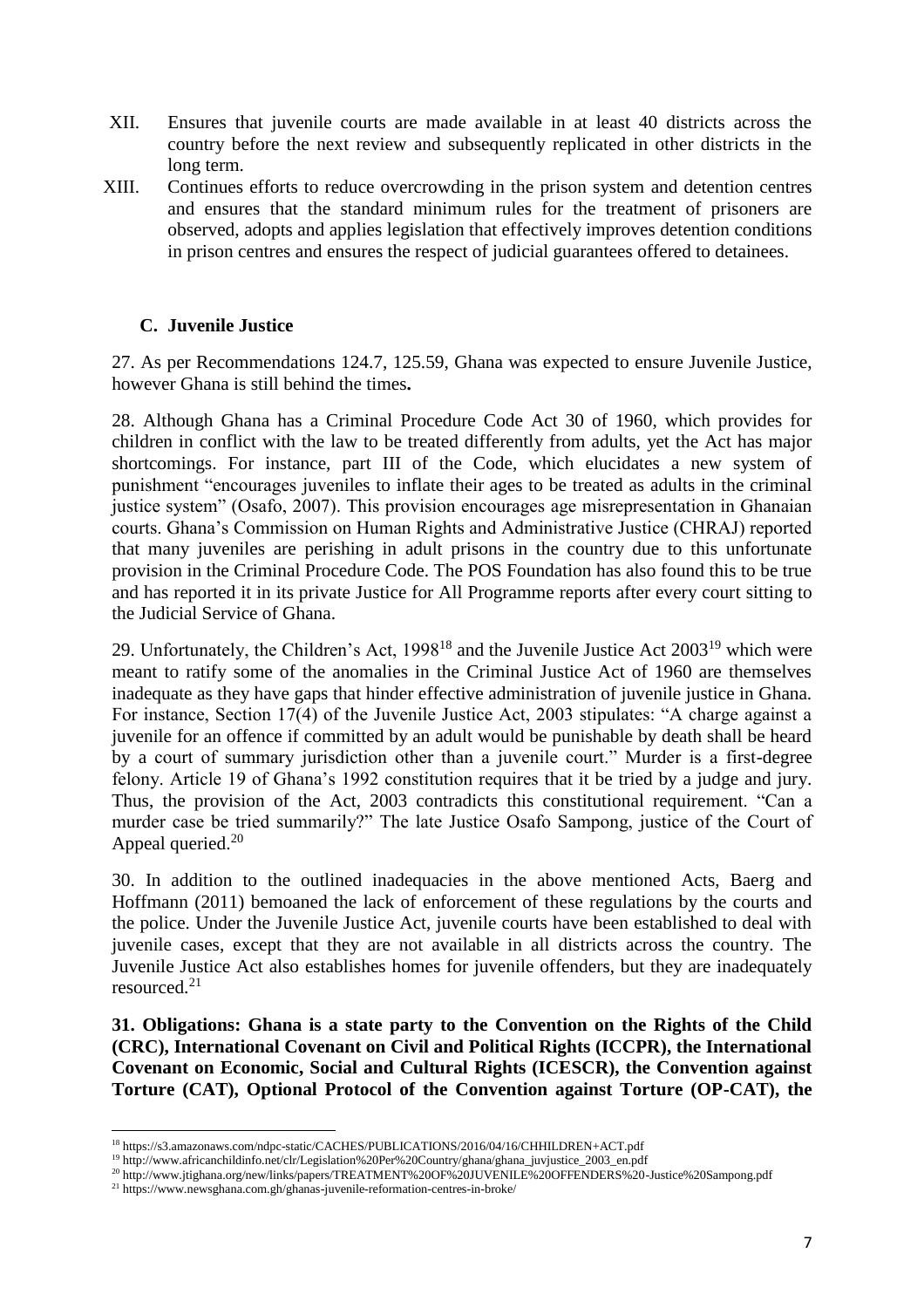**African Charter on Human and Peoples' Rights (ACHPR), and the African Charter on the Rights and Welfare of the Child (ACRWC).**

### **32. Recommendations**

## **33. The State Party**

- I. Fully implements the Juvenile Justice Act 2003.
- II. Ensures the separation of juveniles and adults in prison cells, through, inter alia, establishing adequately resourced juvenile detention centres.
- III. Adequately resources the Legal Aid Scheme.

# **D. Unlawful detention and Inadequate Legal Aid**

34. As per Recommendations 123.19, 124.6, 125.17, 125.58, Ghana was required to ideally eradicate unlawful detention and improve on the availability of legal aid.

35. In October 2015, the UN Special Rapporteur on Torture visited Ghana and, noting widespread violations of the right to counsel – especially in criminal cases, called for the effective implementation of the Legal Aid Scheme.<sup>22</sup>

36. The Legal Aid Scheme was set up by an Act of Parliament, Act 1997, (Act 542). According to the Act, the Legal Aid Scheme "was established to protect and defend the rights of the poor and vulnerable against abuse. It also ensures that no person in Ghana suffers injustice by virtue of his or her poor economic status".<sup>23</sup> However, the existing Legal Aid Scheme is bedeviled with challenges. There is an average of three attorneys for each regional office with a total of fourteen attorneys serving Ghana's total population of twenty-four million<sup>24</sup>. The lack of awareness about legal rights, long delays in proceedings, woeful underrepresentation of lawyers at the Legal Aid Scheme and cost associated with the legal process and running of other supporting agencies impede the practical delivery of justice. This lack of resources affects their monitoring of cases that have been referred to pro bono lawyers, causing the weak and vulnerable to spend long detention in prison and sometimes serve wrongful sentences without legal representation in court.

37. Government has introduced the Justice for All Programme, which seeks to adjudicate remand cases through a special in-prison court setup across the country, as a means to decongest the prisons and remedy the high incidence of wrongful detention.

38. It must be mentioned that one of the root causes of this long pre-trial detention emanates from article 14(4) of the 1992 Constitution of Ghana, which provides that a person who is arrested or detained, but has not received a trial within a 'reasonable period of time', is entitled to unconditional release or release subject to conditions necessary for reappearance for judicial proceedings. What constitutes reasonable time, as stipulated by the constitution, is yet to be properly determined. The absence of codification of this rule is in large measure responsible for the excessive periods persons detained on suspicion of having committed a crime in Ghana are held without trial.

 $\overline{a}$ <sup>22</sup> http://www.un.org/apps/news/story.asp?NewsID=52196#.Vv5jV8fPySM

<sup>23</sup> The Legal Aid Scheme Act of Parliament, Act 1997, (Act 542)

<sup>24</sup> http://www.modernghana.com/news/398087/1/govt-urged-to-expand-legal-aid-scheme.html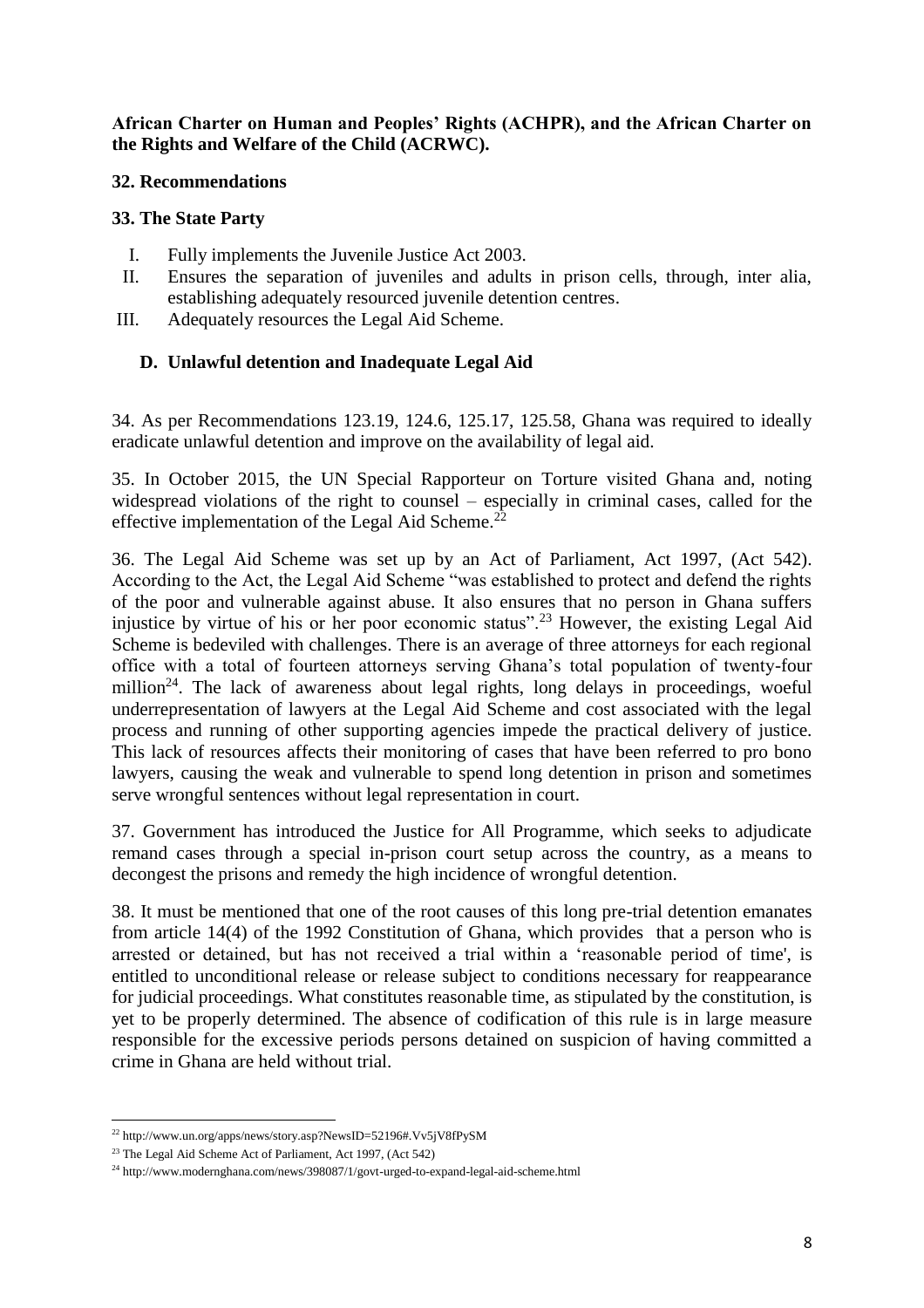39. Moreover, when a person is arrested and charged before a competent court of jurisdiction by the police/prosecution, the court may begin trial, grant bail or issue a 'Remand' warrant for the person to be kept either in police or prison custody. The warrant issued ought to be renewed fortnightly in order to legitimise the continued detention. When the remand warrant on which a prisoner is held expires and the prisoner is not released, continued detention is illegal. In most cases, prisoners are not brought before court within the stipulated 14-day period for the renewal of the arrest warrant. In addition, in cases where remand prisoners appear before the courts, their warrants are frequently renewed and they are sent back to prison without evidence that progress is being made in the investigations. The courts in some instances remand prisoners without charge, for indefinite periods of time.

40. Government can take a cue from the criteria of the Justice for All Programme's Remand Review Task Force, under which murder suspects qualify to benefit from the programme if the prisoners have been on remand for at least two (2) years. And misdemeanours are eligible to benefit from the Justice for All Programme, no matter the period of time served on remand. This is because the Supreme Court of Ghana in 2016 held that henceforth a court has jurisdiction to hear murder, rape, treason, piracy, defilement cases, among others to grant suspects bail.<sup>25</sup>

41. Among all the remand prisoners interviewed by the Justice for All Programme facilitators, about 60% who had their warrants expired complained of police officers not taking them to court, but taking their remand warrants to be renewed or signed for them to be brought back to prison. $2<sup>6</sup>$ 

42. The medical status of prisoners has been one of the issues facilitators of the Justice for all Programme have been confronted with. In the course of interviewing remand prisoners, facilitators have found that the most common medical condition in the prisons is skin disease due to overcrowding or congestion. Prisoners often receive only the most basic medical attention from the prison infirmary, which is often inadequate.

43. While prisoners do enjoy the right to appeal unfavorable determinations, most are unable to avail themselves of this right due to financial constraints. Some are able to obtain assistance from human rights organizations and other pro-bono advocates like the Human Rights Advocacy Centre (HRAC) to appeal.

**44. Obligations: Ghana is a state party to the International Covenant on Civil and Political Rights (ICCPR), the International Covenant on Economic, Social and Cultural Rights (ICESCR), the Convention on the Elimination of all forms of Discrimination against Women, Standard Minimum Rules for the Treatment of Prisoners, the Convention against Torture (CAT), Optional Protocol of the Convention against Torture (OP-CAT), the African Charter on Human and Peoples' Rights (ACHPR), including the Protocol on the Rights of Women in Africa (Maputo Protocol), and the African Charter on the Rights and Welfare of the Child (ACRWC).**

### **45. Recommendations**

**46. The State Party should:**

 $\overline{a}$ <sup>25</sup> http://citifmonline.com/2016/05/05/supreme-court-strikes-out-non-bailable-offences-law/

<sup>&</sup>lt;sup>26</sup> Justice for All Program Report, 2012" retrieved from POS Foundation Annual Report 2014